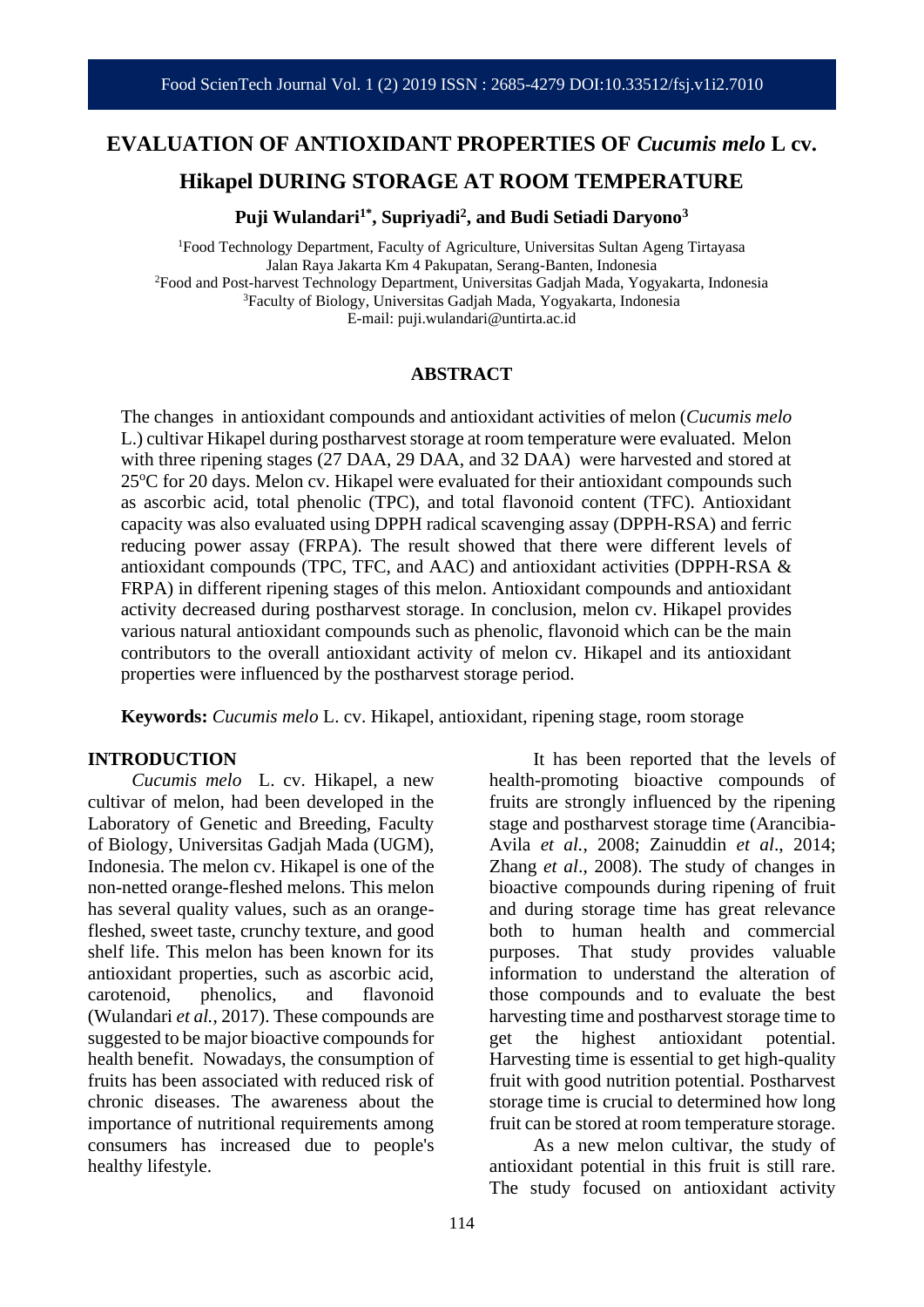#### *Wulandari, P , et al.*

alteration during postharvest storage of melon cv. Hikapel has never been done. Therefore, this research aimed to study the changes in antioxidant activity and antioxidant compounds during postharvest storage at room temperature.

### **MATERIALS AND METHODS Plant Materials and Chemicals**

Melon (*Cucumis melo* L.) cv. Hikapel was cultivated in Agricultural Training, Research and Development Station of Universitas Gadjah Mada (KP4 UGM), Desa Kalitirto, Berbah Sub-District, Sleman Regency of the Special Region of Yogyakarta. Melon with three ripening stages S1 (27 days after anthesis (DAA)), S2 (29 days after anthesis (DAA), and S3 (32 days after anthesis (DAA)) was harvested and transferred to the laboratory immediately.

The melon was washed with NaOCl 50 ppm, rinsed with water, air dried, and stored for 20 days at room temperature. Melon was cut, deep freeze, and freeze-dried. The freezedried samples were ground and extracted using methanol: acetone (80:20) acidified with acetic acid, sonicated and centrifuged at 4000 g for 10 min at  $4^{\circ}$ C. The supernatant was used for further analysis such as total phenolic, total flavonoid, DPPH-RSA, and FRP assay.

All chemicals used in this experiment have a pro analysis grade. H3PO4, AlCl3.6H2O, FeCl3.6H2O, Na2CO3, K3Fe(CN)6, methanol, ethanol, acetone, petroleum ether, acetic acid were purchased from Merck. Folin-Ciocalteu phenol reagent, TCA, 2,2-dipyridyl, quercetin, gallic acid, ascorbic acid, 2,2-diphenyl–1-picrylhydrazyl radical (DPPH).

## **Methods**

## **Total phenolic content (TPC) determination**

*Food ScienTech Journal Vol. 1 (2) 2019* 115 The amount of total phenolic content (TPC) in melon extracts was determined according to the Folin–Ciocalteu method (Dewanto *et al*., 2002). Samples 125 μL were introduced into test tubes in which containing 125 μL of Folin–Ciocalteu's reagent and 250 uL of sodium carbonate  $(7.5\% \cdot w/v)$ , mixed by vortex and allowed to stand in darkness at room temperature for 90 min. The absorbance was measured spectrometrically at 760 nm. The total phenolic content was expressed as mg gallic acid equivalents per 100 g of fresh

weight (mg GAE/100 g DW). All measurements were done in triplicate.

## **Total flavonoid content (TFC) determination**

Total flavonoid content was estimated according to the procedure of Santas *et al.* (2008) based on the aluminum chloride complex formation. To 1 mL of supernatant added with 1 mL of 2%  $(w/v)$  AlCl<sub>3</sub> methanolic solution. The mixture was then allowed to react for 2 min at room temperature and the absorbance was read at 410 nm. Total flavonoid content was calculated as mg quercetin equivalent per 100 g of fresh weight (mg QE/100 g DW). All measurements were done in triplicate.

### **Ascorbic acid content (AAC) determination**

Ascorbic acid content was determined by the 2,2-dipyridyl method (Giudice *et al.,* 2015). This method is based on the reduction of  $Fe^{3+}$  to  $Fe^{2+}$  by ascorbic acid and detection of  $Fe<sup>2+</sup>$  complexed with 2,2-dipyridyl. Five grams of frozen flesh were homogenized in 5 mL of5% (w/v) trichloroacetic acid (TCA). The homogenate was filtered and centrifuged for 10 min at 12,000 g (4 $^{\circ}$ C). Then, 20 µL of the supernatant mixed with 20 μL 0,4 M phosphate buffer (pH 7.4) and 10 μL distilled water.

Eighty microlitres of colour reagent solution, prepared by mixing solution 1 (31%  $H_3PO_4$ , 4.6% (w/v) TCA, and 0.6% (w/v) FeCl<sub>3</sub>) with solution 2 (4% 2,2'-dipyridil  $(w/v)$ ) made up in 70% ethanol) at a proportion of  $2.75:1$  (v/v), were added. The mixture was incubated at 37 °C for 40 min, then cooled down immediately to room temperature. Absorbance was read at 525 nm. Ascorbic acid content was expressed in mg AA/100 g DW. All measurements were done in triplicate.

#### **Ferric reducing power assay (FRPA)**

The ferric reducing power of the melon fruit extracts was performed by using the potassium ferricyanide–ferric chloride method (Berker *et al.*, 2007). One mL of extract was mixed with 2.5 mL phosphate buffer (0.2 M, pH 6.6) and 2.5 mL of 1%  $(w/v)$  potassium ferricyanide  $(K_3Fe(CN)<sub>6</sub>)$ . The mixtures were incubated at  $50^{\circ}$ C for 20 min, and 2.5 mL of 10% (w/ v) trichloroacetic acid (TCA) was added. 2.5 mL of the mixture was taken and mixed thoroughly with 2.5 mL of distilled water and  $0.5$  mL of  $0.1\%$  FeCl<sub>3</sub> (w/v). The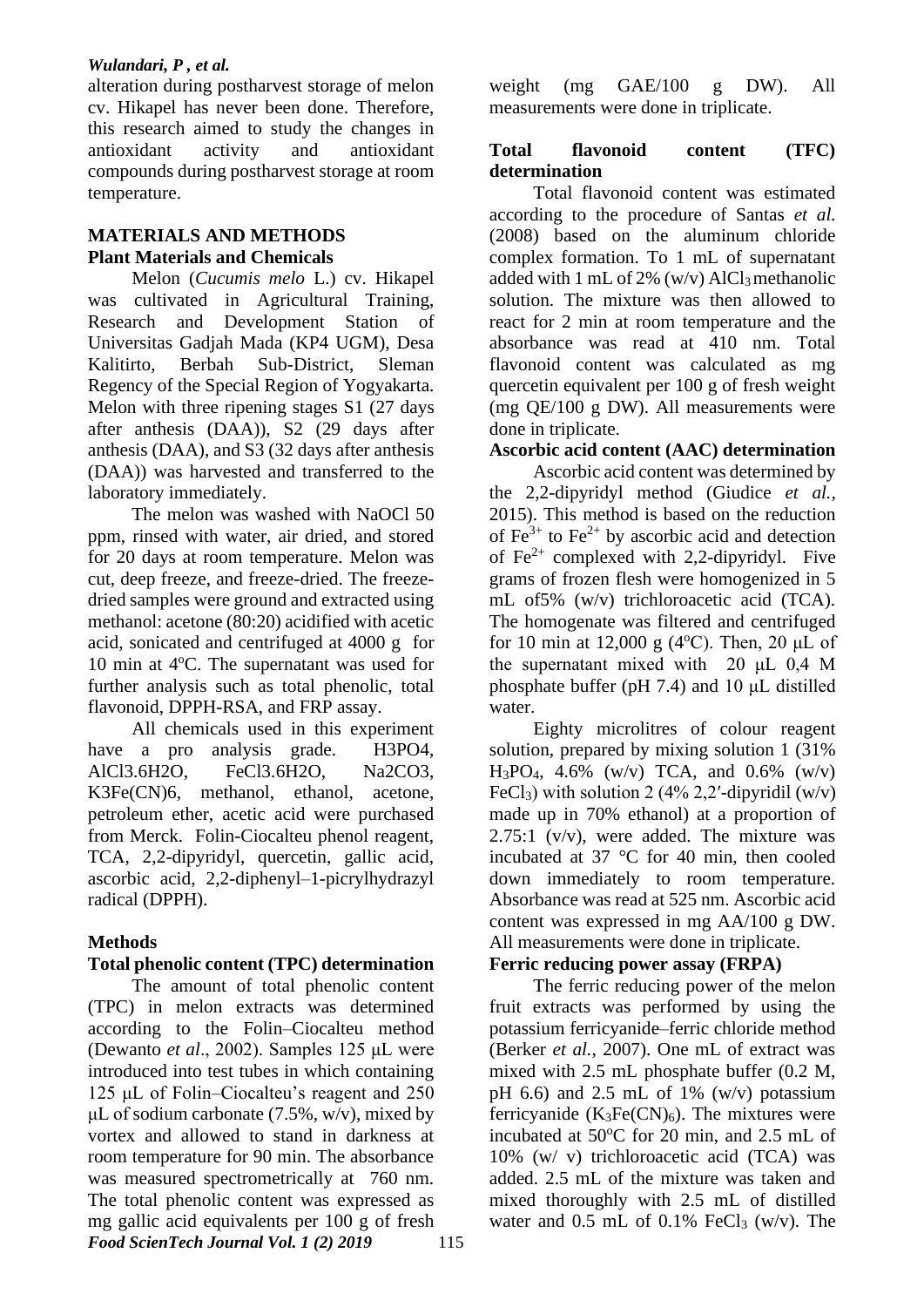absorbance of the blue green color was measured at 700 nm. Ferric reducing power activity was expressed as mg ascorbic acid equivalents per 100 g of fresh weight (mg AAE/100 g DW). All measurements were done in triplicate.

# **DPPH radical scavenging activity assay (DPPH-RSA)**

The DPPH radical-scavenging activity of the melon fruit extracts was estimated as described by Sharma *et al*. (2009). Briefly, 0.3 mL sample extract was mixed with 2.7 mL of 100 μM DPPH in a methanolic solution. The mixtures were left for 40 min in the darkness at room temperature, the absorbance was then measured at 517 nm. All measurements were done in triplicate. The percentage of DPPH radical-scavenging activity was calculated using the following equation:

%  $RSA = [(Abs. Blank-Abs. Sample)/(Abs.$ Blank)] X 100%

# **Statistical analysis**

The effects of postharvest storage time on the antioxidant properties of melon cv. Hikapel at different ripening stages were analyzed by one-way analysis of variance (ANOVA). Tuckey test was carried out to identify significant differences between ripening stages and postharvest storage time. Mean values with  $p<0.05$  were considered statistically significant. For analysis of the correlation between antioxidant capacity and antioxidant compounds, the pearson correlation was carried out. All statistical analysis was performed using SPSS 20.

# **RESULTS AND DISCUSSION**

*Cucumis melo* L cv Hikapel at ripening stage S3 can only be stored until the 10th day of storage. *Cucumis melo* L cv Hikapel at ripening stage S1 can be stored until  $20<sup>th</sup>$  and ripening stage  $S2$  can be stored until the  $15<sup>th</sup>$ day of storage. Melon cv. Hikapel provides wide variety of antioxidant compounds such as carotenoid, phenolic, flavonoid, and ascorbic acid. The statistical analysis revealed that TPC decreased significantly during the on treeripening.

Total phenolic content reached the highest concentration at ripening stage S1  $(124.75 \pm 13 \text{ GAE}/100 \text{ g DW})$  and decreased to

92.20±04 mg GAE/100 g DW (S3). Similarly, significantly decreased in total phenolic as in cantaloupe melon (Abu-Goukh *et al*., 2011). There was no chance of total flavonoid content during ripening of melon cv. Hikapel. Ascorbic acid content and total carotenoid content increased during ripening stages. Ascorbic acid content reached the highest value at ripening stage S3 (243.92  $\pm$ 11 mg) AA/100 g DW). It showed that ascorbic acid was synthesized during on-tree ripening of melon cv. Hikapel. These results are in agreement with several studies reported in teasel gourd (Singh *et al*., 2015) and carambola fruit (Zainuddin *et al*., 2014).

Total -phenolic, -flavonoid, - ascorbic acid content of melon cv. Hikapel were changed during postharvest storage at room temperature as presented in Fig. 1. Total phenolic and –flavonoid, ascorbic acid content were decreased during postharvest storage. Ascorbic acid content decreased during storage might be related to the increased of *ascorbate peroxidase* activity during early storage time. But when the *ascorbate peroxidase* starts to decrease in their activity, the ascorbic acid content still decreased. It might be caused by the use of ascorbic acid for oxalate or tartrate synthesis.

Ascorbic acid catabolism occurs with tartrate and oxalate as major products (Smirnoff and Pallanca, 1996). Therefore, it is also possible that ascorbic acid in melon cv. Hikapel is being driven to other routes, such as oxalate and tartrate production, such as in guava and mango (Gomez and Lajolo, 2008). Generally, when fruits become over-ripe, vitamin C content declines, concurrently with the degradation of fruit tissues (Kalt, 2005).

Total -phenolic, -flavonoid content decreased during fruit storage can be related to the expression of phenolic biosynthetic enzyme genes, *phenylalanine ammonia-*lyase (PAL) and the phenolic oxidizing enzyme, *polyphenol oxidase* (PPO) and *peroxidase* (POX). Increasing in PPO activity and decreasing PAL activity was also the possible contribution to the TPC and TFC decreasing value as reported in carambola fruit (Zainuddin *et al.*, 2014).

Another possible reason for the decrease in ascorbic acid, phenolic, and flavonoid content might be due to the decrease of internal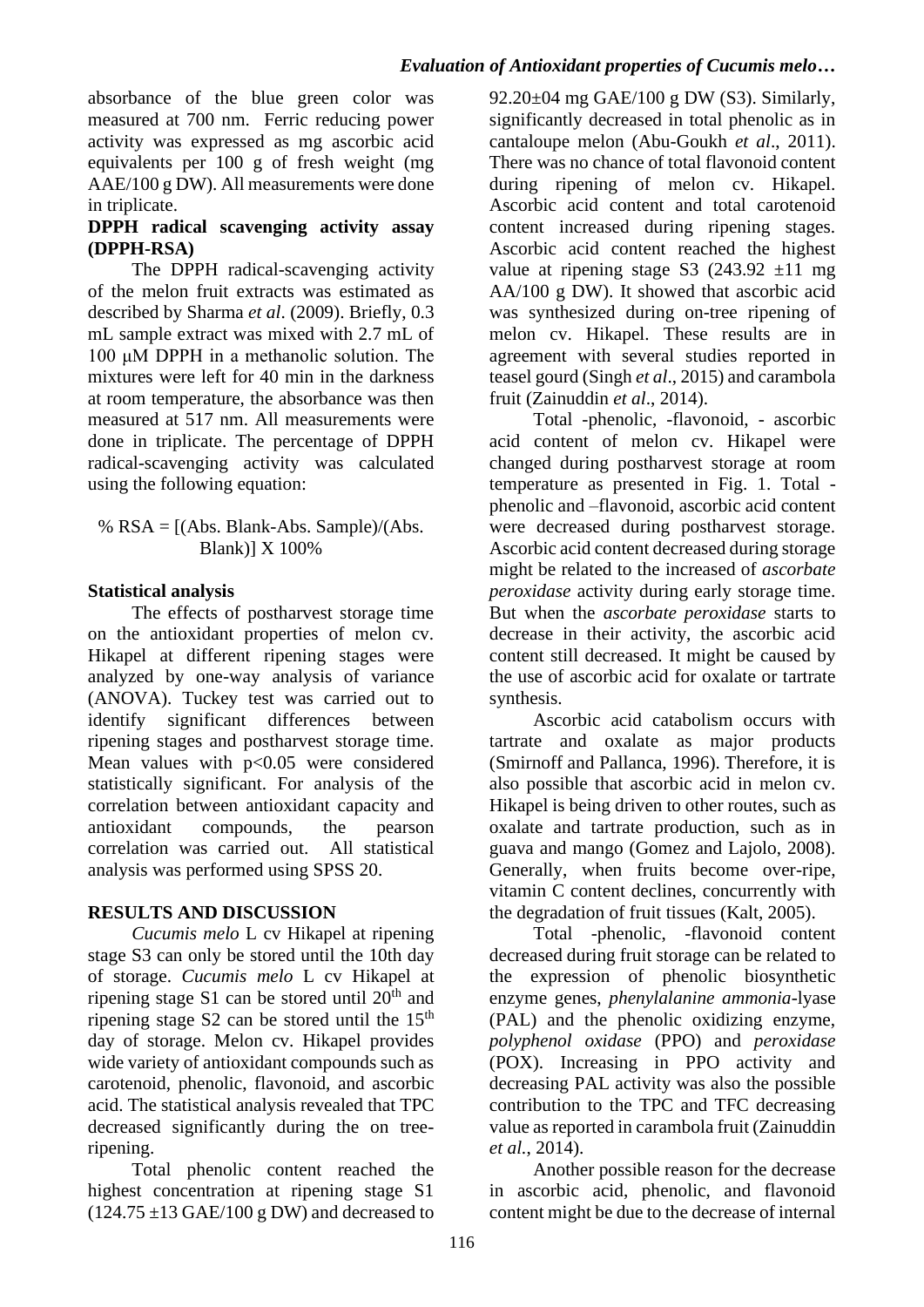#### *Wulandari, P , et al.*

antioxidant enzymes such as superoxide dismutase (SOD), catalase (CAT), APX, and guaiacol peroxidase (G-POD) making the cells turn to other reserved antioxidant compounds such as phenolic, flavonoid, and ascorbic acid in maintaining cellular integrity (Huang *et al.*, 2007).



(c)

Figure 1. Total Phenolic Content (a), Total Flavonoid content (b), Ascorbic acid content (c) of *Cucumis melo* L. cv. Hikapel during postharvest storage at room temperature.



Figure 2. DPPH radical scavenging activity (a), Ferric Reducing Power (b) of *Cucumis melo* L. cv. Hikapel during postharvest storage at room temperature

Based on the DPPH-RSA the fruit of all ripening stages was capable to scavenge free radicals via the hydrogen-donating mechanism. All samples indicated high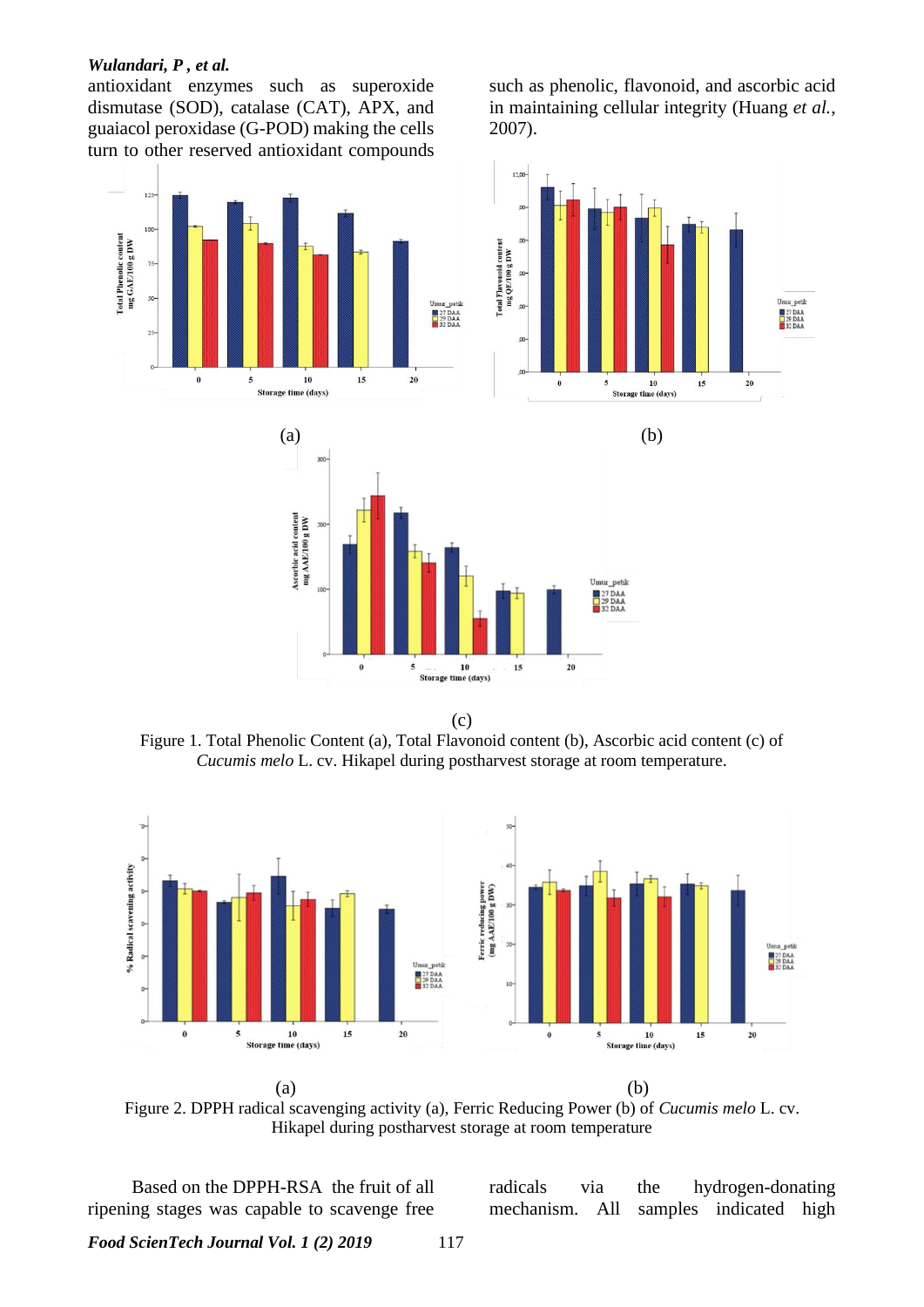antioxidant potential as strong as Vitamin C at a concentration of 50 ppm. The level of DPPH radical scavenging activity decreased significantly up to S2 and stable to the endstage (S3). The ferric reducing power may serve as a significant indicator of the antioxidant potential. This assay evaluates the ability of the extracts to reduce  $Fe^{3+}$  to  $Fe_{2+}$ , recorded as Perl's Prussian blue formation. All ripening stages of melon cv. Hikapel showed reducing power activity, which was more than 30 mg AA equivalent. The reducing power of the fruits was not significantly different among S1 and S2; S1 and S3.

In general, the antioxidant capacity of melon cv. Hikapel also decreased during ontree ripening due to a decrease of the total phenolic, -flavonoid, ascorbic acid content as observed in carambola (Zainuddin *et al*., 2014) and durian (Arancibia-avila *et al*., 2008). It is known that ascorbic acid and phenolic compounds, especially flavonoid compounds responsible for free radical scavenging. However, antioxidant activity does not only depend on phenolic concentration itself but also depend on any other compounds such as ascorbic acid, flavonoid, and carotenoid (Tavarini *et al*., 2008; Gardner *et al*., 2000).

Therefore, the antioxidant activities in fruit cannot be attributed solely to their phenolic contents, but also to the actions of different antioxidant compounds present in the fruits. There was a correlation between antioxidant activity and antioxidant contents of melon cv. Hikapel (data not shown). Antioxidant activity (DPPH-RSA, FRPA) was positively correlated with total phenolic, total flavonoid, and ascorbic acid content. It is also known that fruits with high antioxidant capacity generally contain more antioxidants and most of these antioxidants has been showing to be phenolic compounds and in particular flavonoid.

# **CONCLUSION**

All ripening stages of melon cv. Hikapel provides various dietary antioxidants such as phenolics, flavonoids, and ascorbic acid and showed free radical scavenging and reducing power activity. There were different levels of ascorbic acid, total phenolic, and total flavonoid -content in different ripening stages of this melon. Antioxidant compounds and

antioxidant activity decreased during storage at room temperature. At the end of storage time, S1 has the highest antioxidant compound and capacity, whereas S3 has the lowest antioxidant compound and capacity. In conclusion, the ripening stage and postharvest storage time are important factors on the antioxidant properties of this melon cultivar Hikapel. Therefore, the grower should determine the appropriate harvesting time and postharvest storage duration at room temperature to meet commercial purposes with high antioxidant potential.

## **REFERENCES**

- Abu-Goukh, AA, BarakaAl FM, and Elballa MMA. 2011. Physico-chemical changes during growth and development of 'Galia' cantaloupes. II. Chemical changes. *Agriculture Biology Journal North America*. 2 (6): 952–963
- Arancibia-Avila P, Toledo F, Park Y S, Jung ST, Kang SG, Heo BG.2008. Antioxidant properties of durian fruit as influenced by ripening. *LWT-Food Science and Technology*. 41: 2118-2125.
- Berker K I, Güçlü K, Tor I, dan Apak R. 2007. Comparative evaluation of Fe(III) reducing power-based antioxidant capacity assays in the presence of phenanthroline, batho-phenanthroline, tripyridyltriazine (FRAP), and ferricyanide reagents. *Talanta*. 72 :3: 1157–65
- Dewanto V, Wu XZ, Adom KK., Liu RH. 2002. Thermal processing enhances the nutritional value of tomatoes by increasing total antioxidant activity. *Journal of Agricultural and Food Chemistry.* 50: 3010–3014.
- Gardner HW. 1995. Biological roles and biochemistry of lipoxygenase pathway. *HortScience* 30: 197–204.
- Giudice RD, Raiola A, Tenore GC, Frusciante L,Barone A, Monti DM, Rigano MM. 2015. Antioxidant bioactive compounds in tomato fruits at different ripening stages and their effects on normal and cancer cells. *Journal Functional Foods*. 18: 83–94.
- Huang R, Xia R, Hu L, Lu Y, Wang M. 2007. Antioxidant activity and oxygenscavenging system in orange pulp during